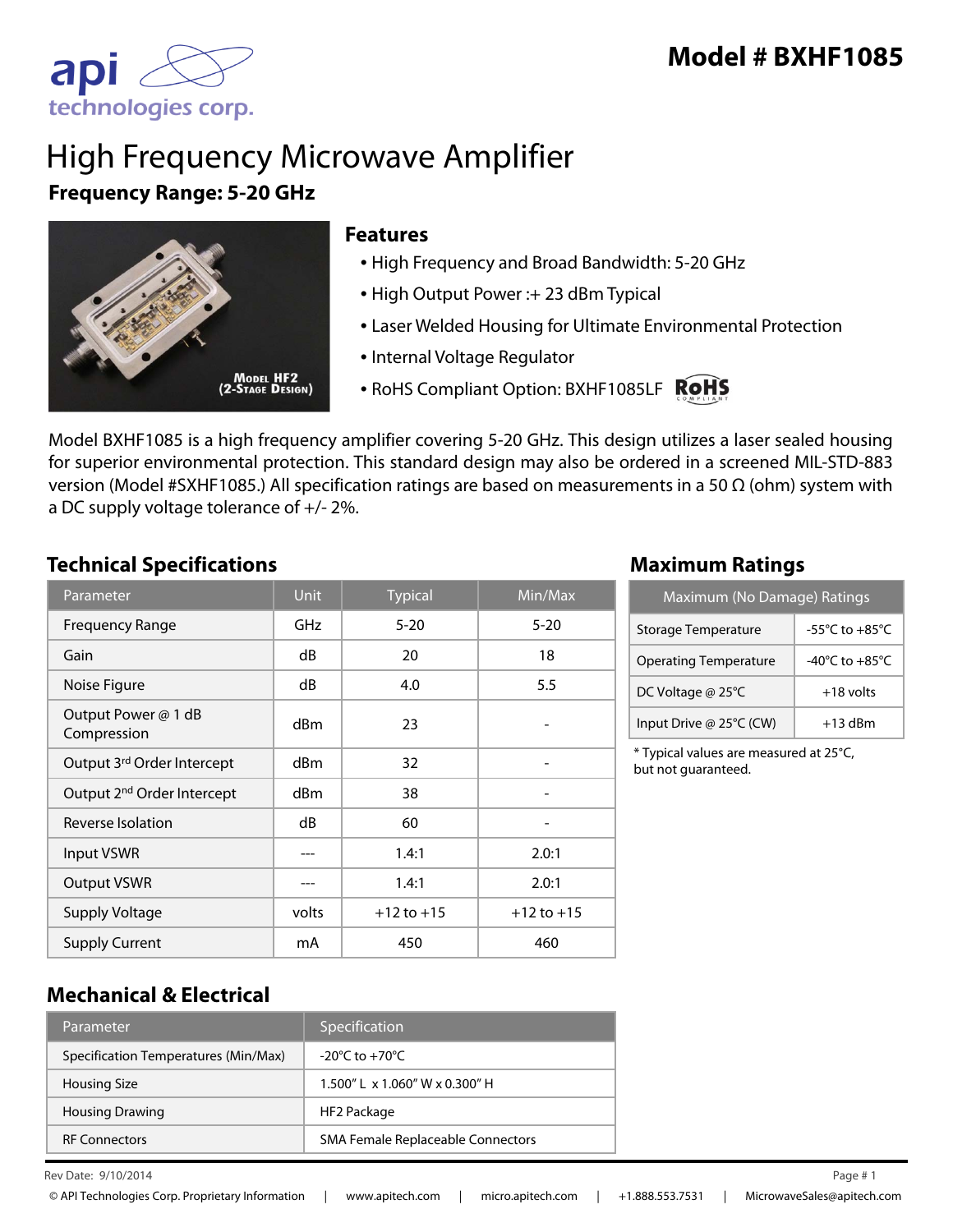## **Typical Performance Graphs**